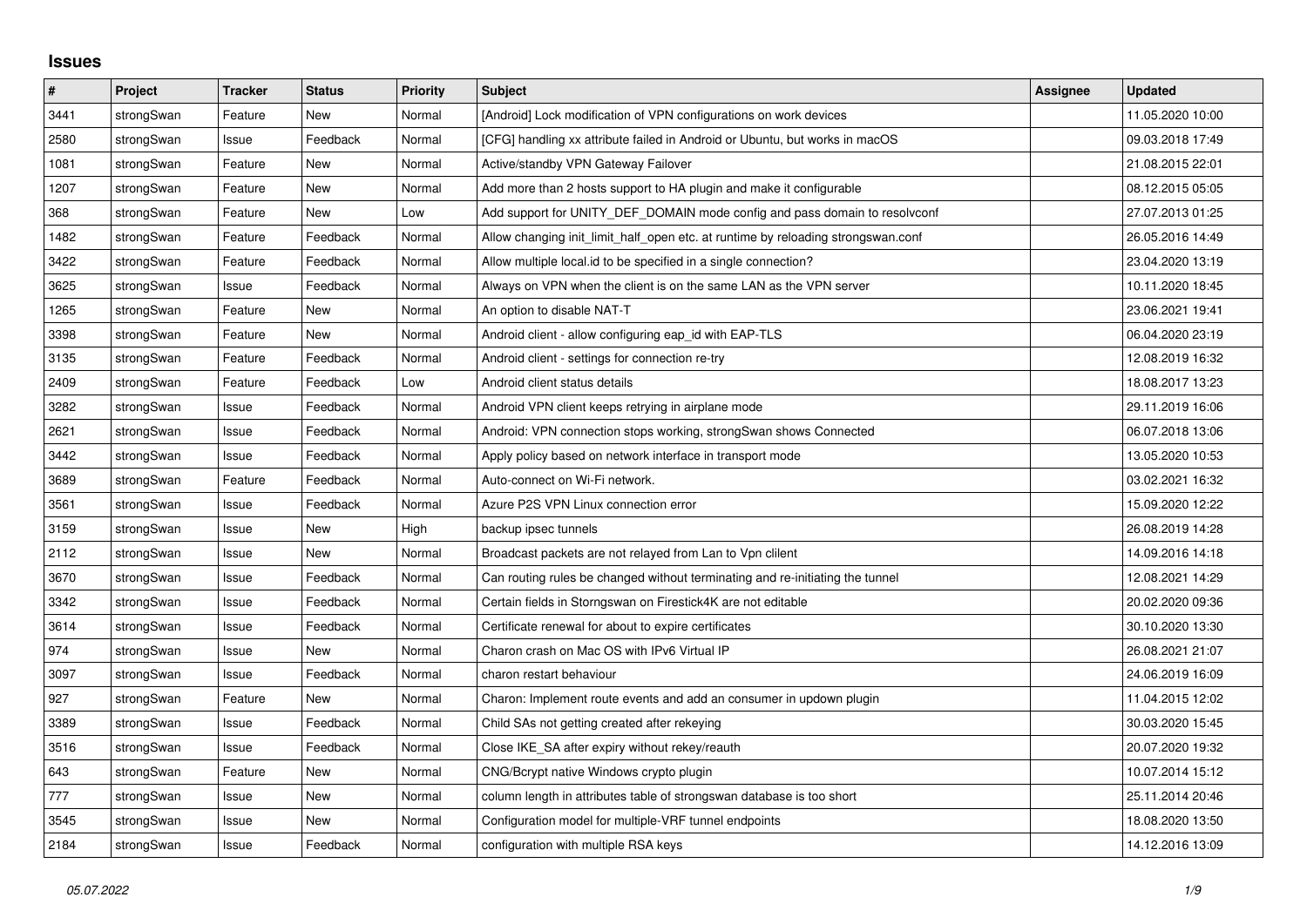| $\pmb{\#}$ | Project    | <b>Tracker</b> | <b>Status</b> | <b>Priority</b> | <b>Subject</b>                                                                                           | <b>Assignee</b> | <b>Updated</b>   |
|------------|------------|----------------|---------------|-----------------|----------------------------------------------------------------------------------------------------------|-----------------|------------------|
| 1057       | strongSwan | Feature        | New           | Normal          | conn switching based on eap identity                                                                     |                 | 24.03.2020 10:14 |
| 3628       | strongSwan | Issue          | Feedback      | Normal          | Constant `retransmit` while establishing CHILD_SA                                                        |                 | 16.11.2020 10:14 |
| 3558       | strongSwan | Issue          | Feedback      | Normal          | deleting half open IKE_SA with x.x.x.x after timeout with iOS device                                     |                 | 05.09.2020 21:23 |
| 746        | strongSwan | Feature        | New           | Normal          | Different radius server(s) for accounting                                                                |                 | 22.10.2014 12:23 |
| 3603       | strongSwan | Issue          | Feedback      | Normal          | dns issue in config mode                                                                                 |                 | 20.10.2020 11:50 |
| 2870       | strongSwan | Issue          | Feedback      | Normal          | DNS resolution outside of tunnel if DNS server is in remote TS                                           |                 | 22.01.2019 11:06 |
| 2729       | strongSwan | Feature        | Feedback      | Normal          | Does Swanctl provide the same option as Ipsec with the rightID using a %?                                |                 | 20.09.2018 17:37 |
| 2698       | strongSwan | Issue          | Feedback      | Low             | DSCP and kernel-libipsec                                                                                 |                 | 04.07.2018 15:01 |
| 2560       | strongSwan | Issue          | Feedback      | Normal          | Duplicate CA cert requests sent                                                                          |                 | 28.02.2018 10:54 |
| 3244       | strongSwan | Feature        | New           | Low             | eap-peap on android                                                                                      |                 | 04.11.2019 10:17 |
| 3104       | strongSwan | Feature        | Feedback      | Normal          | EAP-RADIUS: binding address feature for routers with multiple interfaces connected to LAN.               |                 | 17.06.2021 02:26 |
| 3604       | strongSwan | Issue          | Feedback      | Normal          | Email Notification on down status                                                                        |                 | 21.10.2020 10:54 |
| 3580       | strongSwan | Issue          | Feedback      | Normal          | encapsulation and packets not routing into tunnel problems                                               |                 | 02.10.2020 10:03 |
| 1506       | strongSwan | Feature        | Feedback      | Normal          | Enhance DoS protection to deny users that failed Authentication                                          |                 | 17.06.2016 14:31 |
| 3672       | strongSwan | Issue          | Feedback      | Normal          | ESP connection over IPv6                                                                                 |                 | 14.01.2021 17:04 |
| 1559       | strongSwan | Feature        | Feedback      | Normal          | Expose received XAUTH/EAP username/password prompts via VICI, send secrets via VICI on<br>prompt         |                 | 09.05.2017 16:28 |
| 3041       | strongSwan | Issue          | Feedback      | Low             | fail2ban or equivalent                                                                                   |                 | 06.05.2019 09:07 |
| 3669       | strongSwan | Issue          | Feedback      | Normal          | Failed connection to IKE_SA (Checkpoint Server)                                                          |                 | 08.01.2021 17:58 |
| 3692       | strongSwan | Issue          | Feedback      | Normal          | Failing IPsec Phase 2 connection between Centos 7 VPS and Cisco ASA5540                                  |                 | 04.02.2021 16:29 |
| 1008       | strongSwan | Feature        | Feedback      | Normal          | FARP for IPv6                                                                                            |                 | 14.12.2015 20:59 |
| 3610       | strongSwan | Issue          | Feedback      | Normal          | farp plugin conflicts with DHCP service                                                                  |                 | 26.10.2020 18:06 |
| 312        | strongSwan | Feature        | New           | Normal          | Feature Request: Option to limit or disable sending of ADDITIONAL_*_ADDRESS list for MOBIKE<br>Responder |                 | 13.03.2013 19:19 |
| 3565       | strongSwan | Issue          | Feedback      | Normal          | Filtering out logs or plugin in to do so                                                                 |                 | 16.09.2020 11:45 |
| 2814       | strongSwan | Feature        | Feedback      | Normal          | Force Keepalive Packets if There is no NAT                                                               |                 | 29.10.2018 15:47 |
| 3151       | strongSwan | Issue          | Feedback      | Normal          | Forecast stops forwarding multicast                                                                      |                 | 26.08.2019 14:06 |
| 3304       | strongSwan | Issue          | Feedback      | Normal          | Found unsupported critical X.509 extension: X509v3 Name Constraints                                      |                 | 13.01.2020 14:50 |
| 1082       | strongSwan | Feature        | Feedback      | Normal          | Framed-Route to set leftsubnet                                                                           |                 | 07.10.2016 10:02 |
| 3498       | strongSwan | Issue          | Feedback      | Normal          | FreeBSD + dhcp+farp plugin                                                                               |                 | 22.01.2021 10:44 |
| 1251       | strongSwan | Feature        | New           | Normal          | FreeBSD HA                                                                                               |                 | 11.01.2016 22:01 |
| 3617       | strongSwan | Issue          | Feedback      | Normal          | full-offload swanctl.conf                                                                                |                 | 03.11.2020 17:24 |
| 1079       | strongSwan | Feature        | Feedback      | Normal          | Future Plans for firwall configuration equivalent under FreeBSD                                          |                 | 21.08.2015 15:58 |
| 2319       | strongSwan | Issue          | Feedback      | Normal          | gives up trying to bring up connection after DNS SERVFAIL                                                |                 | 08.05.2017 15:41 |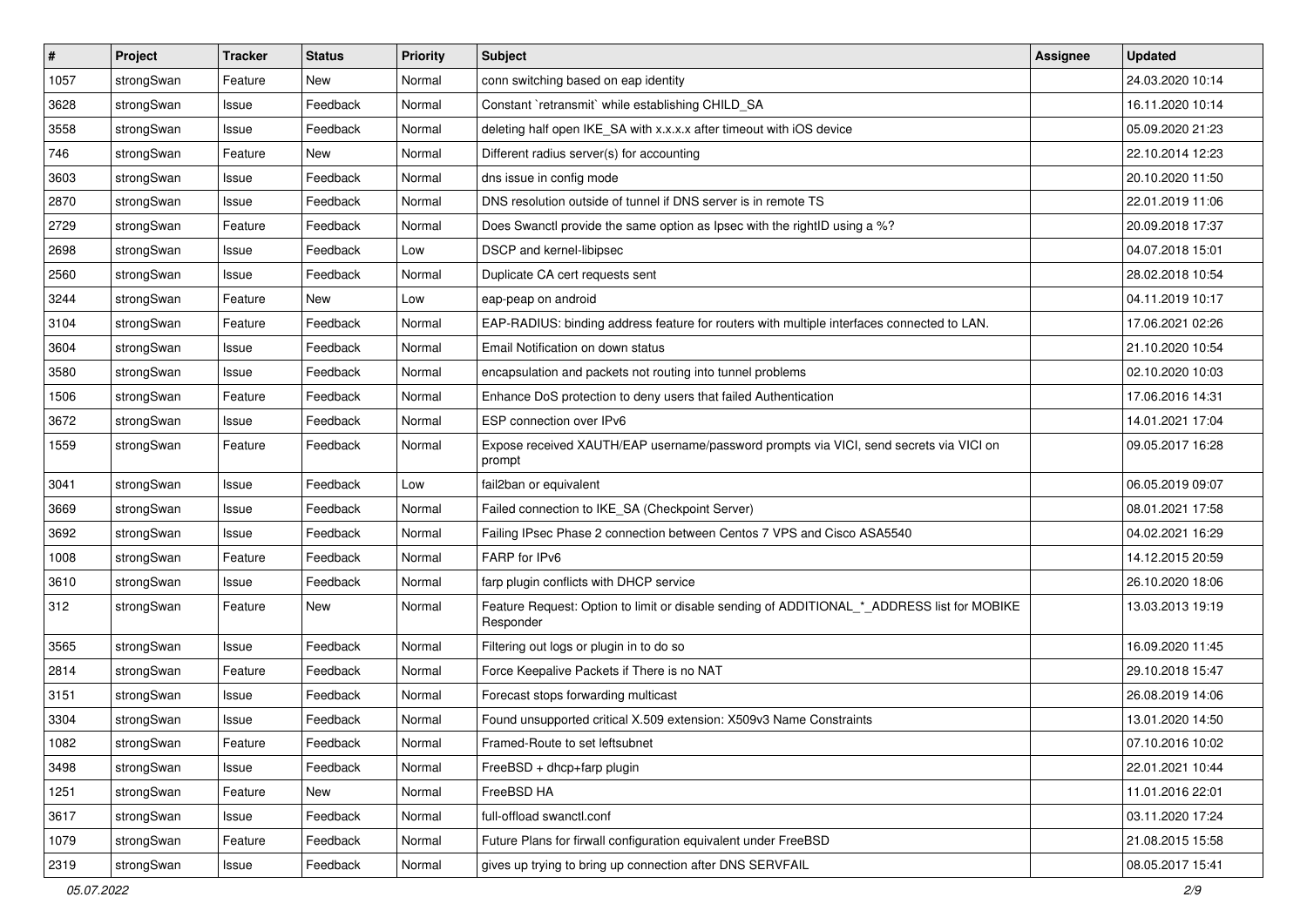| $\vert$ # | Project    | <b>Tracker</b> | <b>Status</b> | <b>Priority</b> | <b>Subject</b>                                                                                                                      | <b>Assignee</b> | <b>Updated</b>   |
|-----------|------------|----------------|---------------|-----------------|-------------------------------------------------------------------------------------------------------------------------------------|-----------------|------------------|
| 3685      | strongSwan | Issue          | Feedback      | Normal          | giving up after 5 retransmits                                                                                                       |                 | 03.02.2021 16:59 |
| 2077      | strongSwan | Issue          | Feedback      | Normal          | Grace period before reassigning offline IP lease                                                                                    |                 | 06.10.2017 10:44 |
| 2178      | strongSwan | Issue          | New           | Normal          | ha and updown                                                                                                                       |                 | 01.12.2016 13:53 |
| 3650      | strongSwan | Issue          | Feedback      | Normal          | HA behaves very strange                                                                                                             |                 | 04.12.2020 08:53 |
| 1289      | strongSwan | Issue          | New           | Normal          | HA plugin should sync last sent packet                                                                                              |                 | 01.02.2016 13:59 |
| 697       | strongSwan | Issue          | New           | Normal          | HA: nodes fail to sync data because of UDP packet drops                                                                             |                 | 09.09.2014 14:29 |
| 926       | strongSwan | Issue          | New           | Normal          | HA: resync errors when a node is joining a cluster                                                                                  |                 | 10.04.2015 15:05 |
| 2972      | strongSwan | Feature        | Feedback      | Normal          | how to add X509v3 Key Usage: Key Encipherment                                                                                       |                 | 13.03.2019 13:59 |
| 3642      | strongSwan | Issue          | Feedback      | Normal          | How to distinguish encapsulated packets from different interfaces                                                                   |                 | 30.11.2020 09:38 |
| 2357      | strongSwan | Issue          | Feedback      | Normal          | How to initiate IPsec SA Transport Mode without IKE?                                                                                |                 | 18.01.2021 18:36 |
| 1383      | strongSwan | Issue          | Feedback      | Normal          | How to limit the amount of the installed Child SAs                                                                                  |                 | 08.04.2016 11:20 |
| 2464      | strongSwan | Issue          | <b>New</b>    | Normal          | How to Loadbalance strongswan IPsec via NGINX?                                                                                      |                 | 12.11.2017 19:16 |
| 3678      | strongSwan | Issue          | Feedback      | Normal          | IKE authentication credentials are unacceptable - Ubuntu Server - Windows 10 client                                                 |                 | 19.01.2021 18:29 |
| 3573      | strongSwan | Issue          | Feedback      | Normal          | ike2 and transit traffic                                                                                                            |                 | 05.10.2020 10:55 |
| 1422      | strongSwan | Issue          | Feedback      | Normal          | IKEv1: IKE_SA reauth vs. CHILD_SA rekey race prevents IKE_SA reauthentication in time                                               |                 | 20.04.2016 15:06 |
| 3683      | strongSwan | Issue          | Feedback      | Normal          | IKEV2 connection fail to rekey process                                                                                              |                 | 28.01.2021 13:25 |
| 973       | strongSwan | Issue          | New           | Normal          | IKEv2 dpd + auto=route + tunnel downtime cause additional CHILD_SAs                                                                 |                 | 29.05.2015 17:40 |
| 817       | strongSwan | Issue          | Feedback      | Normal          | <b>IKEv2 IPv6 Router Advertisement</b>                                                                                              |                 | 27.03.2020 17:14 |
| 3403      | strongSwan | Issue          | Feedback      | Normal          | IKEv2 natd false detection                                                                                                          |                 | 09.04.2020 14:19 |
| 2823      | strongSwan | Feature        | Feedback      | Low             | Implementing VPN peer failover                                                                                                      |                 | 16.11.2018 10:25 |
| 2361      | strongSwan | Feature        | New           | Normal          | Import .sswan files from NetworkManager                                                                                             |                 | 12.06.2017 15:25 |
| 2682      | strongSwan | Issue          | New           | Normal          | IMV/IMC (re)Attestation                                                                                                             |                 | 07.06.2018 21:25 |
| 3652      | strongSwan | Issue          | Feedback      | Normal          | In strongswan ipsec.conf, how to set the "ike" parameters so that it can support all hash Algorithm<br>and DH group server support? |                 | 08.12.2020 12:35 |
| 3377      | strongSwan | Issue          | Feedback      | Normal          | Interface ID not configured during HA synchronization                                                                               |                 | 18.03.2020 10:15 |
| 2185      | strongSwan | Feature        | Feedback      | Normal          | INTERNAL IP4 SUBNET Attribute Support in Android Client                                                                             |                 | 10.12.2016 01:14 |
| 3552      | strongSwan | Issue          | Feedback      | Normal          | Internet disconnects after once VPN is established                                                                                  |                 | 30.08.2020 05:35 |
| 2394      | strongSwan | Issue          | Feedback      | Normal          | IP is not assigned after re-authentication                                                                                          |                 | 04.08.2017 19:03 |
| 3597      | strongSwan | Issue          | Feedback      | Normal          | IPSec Client on CentOS 8 - Can't connect using ShrewSoft VPN config file                                                            |                 | 21.10.2020 16:38 |
| 3578      | strongSwan | Issue          | Feedback      | Normal          | ipsec connection to FortiClient VPN                                                                                                 |                 | 28.09.2020 15:08 |
| 3629      | strongSwan | Issue          | Feedback      | Normal          | IPSec enc only on specific dport/proto                                                                                              |                 | 16.11.2020 10:04 |
| 3075      | strongSwan | Feature        | New           | Normal          | <b>IPsec Labelling</b>                                                                                                              |                 | 29.05.2019 17:09 |
| 87        | strongSwan | Feature        | New           | Normal          | IPsec Multicast Support                                                                                                             |                 | 19.12.2014 14:20 |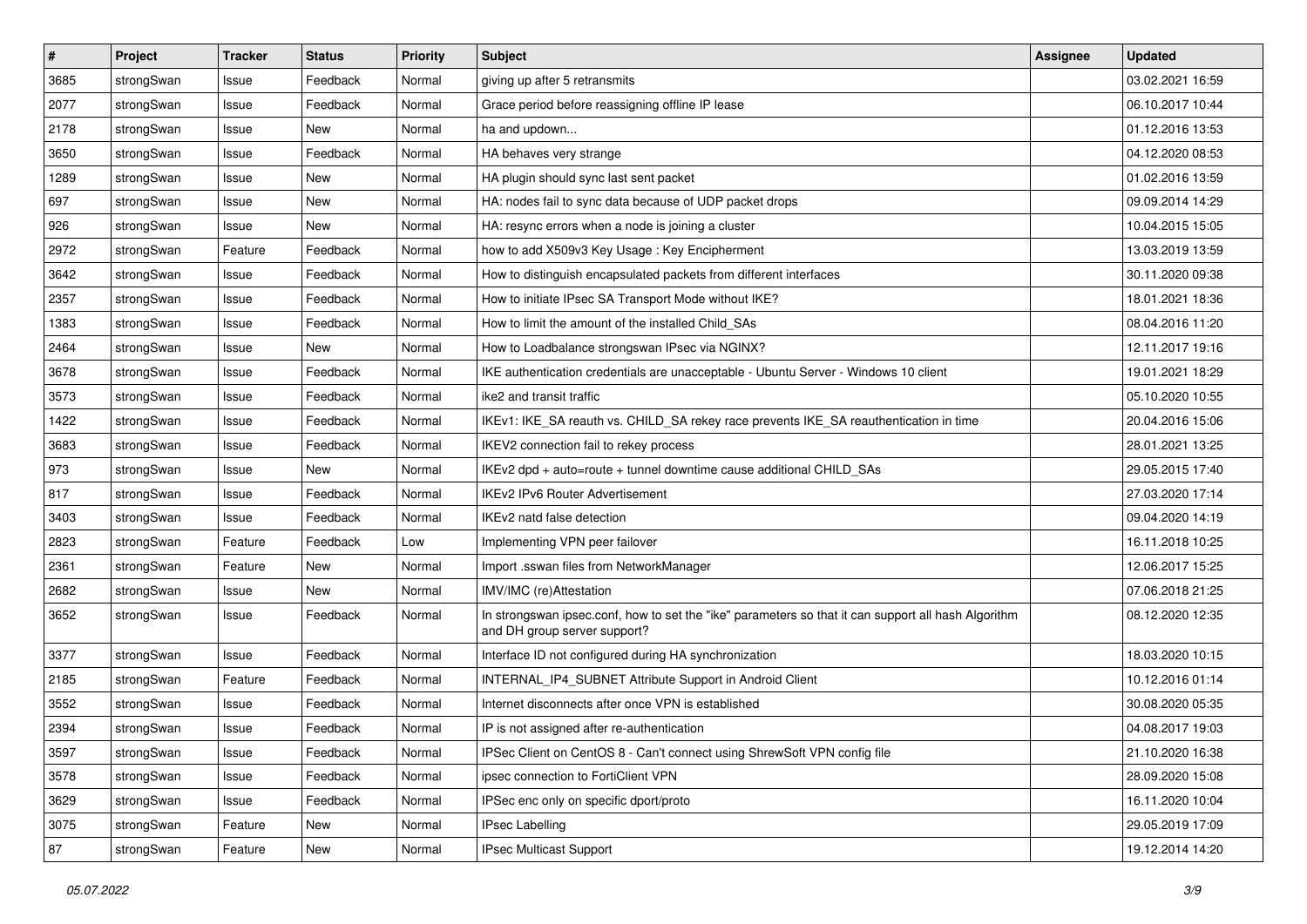| $\vert$ # | Project    | <b>Tracker</b> | <b>Status</b> | <b>Priority</b> | <b>Subject</b>                                                                                                          | Assignee | <b>Updated</b>   |
|-----------|------------|----------------|---------------|-----------------|-------------------------------------------------------------------------------------------------------------------------|----------|------------------|
| 702       | strongSwan | Issue          | New           | Normal          | ipsec route mode, Strongswan as responder may result collsion in INIT exchange. and ike                                 |          | 12.09.2014 16:34 |
| 3537      | strongSwan | Issue          | Feedback      | Normal          | IPv6 Packets are not transferred from server to client through IPSec using RPC protocol                                 |          | 01.09.2020 12:50 |
| 2400      | strongSwan | Issue          | Feedback      | Normal          | Is DPD supposed to detect dead tunnel, or dead IKE instance                                                             |          | 11.01.2019 22:53 |
| 3647      | strongSwan | Issue          | Feedback      | Normal          | Is it possible to receive INTERNAL_IP4_SUBNET attributes in updown scripts                                              |          | 02.12.2020 17:06 |
| 3682      | strongSwan | Issue          | Feedback      | Normal          | Is there a way to mark special case traffic bypass the traffic selectors?                                               |          | 03.02.2021 16:44 |
| 3653      | strongSwan | Feature        | Feedback      | Normal          | Is there any possibility to pass any non-standard parameters for tunnels (ike or child sa) for use by<br>custom plugin? |          | 08.12.2020 11:03 |
| 3499      | strongSwan | Issue          | Feedback      | Normal          | ISAKMP Signature hash algorithm / EAP-TLS Authentification                                                              |          | 30.06.2020 10:40 |
| 641       | strongSwan | Feature        | New           | Normal          | kernel-iph virtual IP support and IKE routing lookups ignoring IPsec routes                                             |          | 10.07.2014 15:11 |
| 2495      | strongSwan | Feature        | Feedback      | Normal          | LibreSSL Plugin                                                                                                         |          | 13.12.2017 09:29 |
| 357       | strongSwan | Issue          | New           | Normal          | Lifetime in case of IKEv1                                                                                               |          | 18.05.2015 10:40 |
| 541       | strongSwan | Issue          | <b>New</b>    | Normal          | List of servers in client config (Failover)                                                                             |          | 13.08.2014 15:10 |
| 3613      | strongSwan | Issue          | Feedback      | Low             | Load-test jobs scheduled after tunnels are terminated                                                                   |          | 28.10.2020 12:06 |
| 3254      | strongSwan | Issue          | Feedback      | Normal          | Log level in android level                                                                                              |          | 08.11.2019 08:36 |
| 2701      | strongSwan | Issue          | New           | Normal          | Low bandwidth when Iperfing data thorugh IPSEC tunnel                                                                   |          | 07.07.2020 13:38 |
| 522       | strongSwan | Issue          | <b>New</b>    | Normal          | Mac OS X native application won't update network interface for DNS lookups                                              |          | 08.07.2014 10:23 |
| 766       | strongSwan | Feature        | New           | Normal          | Make retransmit settings tunable by connection                                                                          |          | 14.11.2014 10:02 |
| 3392      | strongSwan | Issue          | Feedback      | Normal          | mark=%unique and no Internet-connection with VPN                                                                        |          | 31.07.2020 15:26 |
| 725       | strongSwan | Issue          | New           | High            | Mediation connection get stuck if peer is not online                                                                    |          | 03.10.2014 12:02 |
| 1157      | strongSwan | Issue          | Feedback      | Normal          | Message ID overflow RFC 5996 2.2                                                                                        |          | 12.10.2015 13:52 |
| 2165      | strongSwan | Feature        | Feedback      | Normal          | missing LIBRESSL_VERSION_NUMBER support                                                                                 |          | 03.11.2016 09:23 |
| 1456      | strongSwan | Issue          | Feedback      | Normal          | Missing Tunnel-Client-Endpoint & Tunnel-Server-Endpoint AVP in RADIUS Accounting Start/Stop<br>messages                 |          | 11.05.2016 11:54 |
| 923       | strongSwan | Issue          | New           | Normal          | MOBIKE not working on HA cluster                                                                                        |          | 09.04.2015 09:46 |
| 2707      | strongSwan | Feature        | <b>New</b>    | Normal          | More attributes taken/translated from radius attributes                                                                 |          | 14.07.2018 15:21 |
| 3456      | strongSwan | Feature        | New           | Low             | move to github/gitlab                                                                                                   |          | 22.05.2020 12:27 |
| 3663      | strongSwan | Issue          | Feedback      | Normal          | Multiple ways to end up with duplicate / redundant child SA entries                                                     |          | 06.01.2021 16:15 |
| 3276      | strongSwan | Feature        | Feedback      | Low             | N1_MODE_CAPABILITY                                                                                                      |          | 21.11.2019 16:49 |
| 730       | strongSwan | Issue          | New           | Normal          | NAT-NAT fallback                                                                                                        |          | 09.10.2014 12:40 |
| 3593      | strongSwan | Issue          | Feedback      | Normal          | Need variable tracking make_before_break state into updown scripts                                                      |          | 13.10.2020 09:59 |
| 3596      | strongSwan | Issue          | Feedback      | Normal          | no issuer certificate found for                                                                                         |          | 21.10.2020 03:27 |
| 644       | strongSwan | Feature        | New           | Normal          | Non-monolithic Windows build                                                                                            |          | 10.07.2014 15:12 |
| 2260      | strongSwan | Issue          | New           | Normal          | Number of CHILD_SA for a single connection grows over time                                                              |          | 28.02.2017 13:46 |
| 3566      | strongSwan | Issue          | Feedback      | Normal          | Number of simultaneous connections limited to 1000 in a cluster                                                         |          | 18.09.2020 09:46 |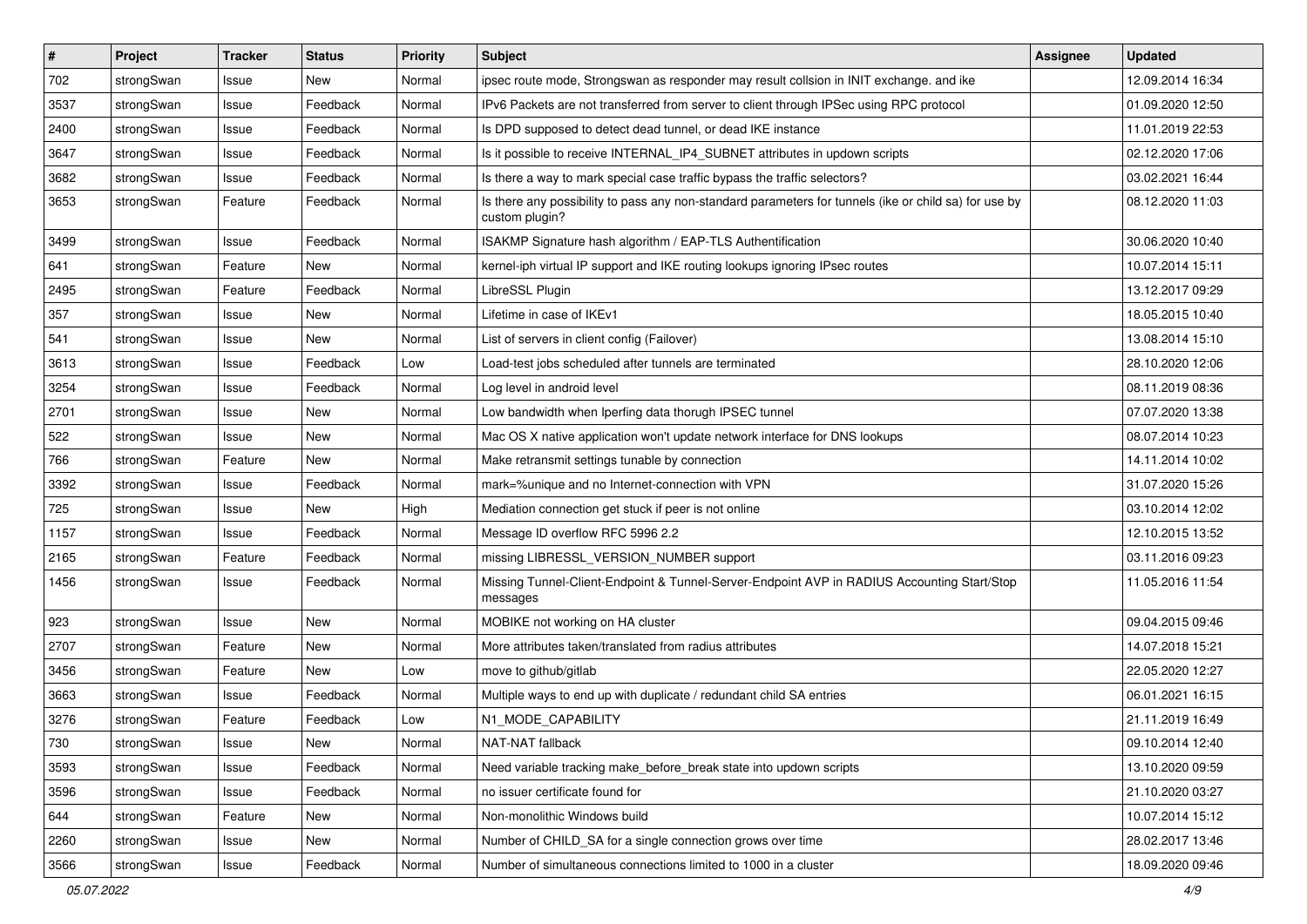| $\pmb{\#}$ | Project    | <b>Tracker</b> | <b>Status</b> | <b>Priority</b> | <b>Subject</b>                                                                                                                                          | <b>Assignee</b> | <b>Updated</b>   |
|------------|------------|----------------|---------------|-----------------|---------------------------------------------------------------------------------------------------------------------------------------------------------|-----------------|------------------|
| 38         | strongSwan | Feature        | New           | Low             | OCSP in IKE payload, RFC4806                                                                                                                            |                 | 19.12.2014 14:20 |
| 930        | strongSwan | Feature        | New           | Normal          | Option to have non-sequential v6 roadwarrior addresses                                                                                                  |                 | 12.01.2016 16:36 |
| 2816       | strongSwan | Issue          | Feedback      | Normal          | order of DNS entries is reversed in /etc/resolv.conf                                                                                                    |                 | 06.11.2018 10:41 |
| 3564       | strongSwan | Issue          | Feedback      | Normal          | Out of order packets are generated if strong swan is running on multiple cores                                                                          |                 | 16.09.2020 10:01 |
| 2671       | strongSwan | Issue          | New           | Normal          | Passing user-supplied cerificate file names to charon-nm is problematic                                                                                 |                 | 23.05.2018 21:27 |
| 2307       | strongSwan | Feature        | Feedback      | Normal          | Permit installation of trap policy for CHILD_SA configurations with unset local_addrs                                                                   |                 | 26.04.2017 15:04 |
| 2678       | strongSwan | Issue          | Feedback      | Normal          | Phase 1 issue                                                                                                                                           |                 | 07.06.2018 20:06 |
| 619        | strongSwan | Issue          | New           | Normal          | pki --issue should have an --out option                                                                                                                 |                 | 15.06.2014 00:26 |
| 2432       | strongSwan | lssue          | New           | Normal          | PLUTO_ME can be different for up-client and down-client                                                                                                 |                 | 21.09.2017 11:57 |
| 104        | strongSwan | Feature        | Feedback      | Normal          | Postgresql Db Support                                                                                                                                   |                 | 04.09.2019 10:05 |
| 3609       | strongSwan | Issue          | Feedback      | Normal          | Potential DNS server IP address conflicts                                                                                                               |                 | 26.10.2020 11:12 |
| 3307       | strongSwan | Issue          | Feedback      | Normal          | Probable non compliance with RFC 7296 wrt traffic selector narrowing?                                                                                   |                 | 14.01.2020 16:19 |
| 3640       | strongSwan | Issue          | Feedback      | Normal          | Problem surfing via VPN form Android APK on a sepcific Mobile Operator                                                                                  |                 | 26.11.2020 11:43 |
| 1338       | strongSwan | Issue          | Feedback      | Normal          | problem with changing esp algorithm in strongswan                                                                                                       |                 | 10.03.2016 18:23 |
| 2966       | strongSwan | Issue          | Feedback      | Normal          | Problems with large amount of subnets in leftsubnet configuration                                                                                       |                 | 02.04.2019 10:35 |
| 2203       | strongSwan | Issue          | Feedback      | Normal          | Protecting symetric traffic using high availability in gateway to gateway setup (both active)                                                           |                 | 15.02.2017 14:20 |
| 640        | strongSwan | Feature        | New           | Normal          | Provide an init_once() abstraction layer                                                                                                                |                 | 10.07.2014 15:10 |
| 2618       | strongSwan | Issue          | Feedback      | Normal          | Query regarding assignment of Tunnel IP                                                                                                                 |                 | 09.04.2018 10:57 |
| 2202       | strongSwan | Feature        | Feedback      | Normal          | Radius NAS IP to be specified                                                                                                                           |                 | 18.01.2017 17:58 |
| 1000       | strongSwan | Feature        | Feedback      | Normal          | Raise ALERT_TS_MISMATCH in IKE V1                                                                                                                       |                 | 09.09.2015 12:47 |
| 397        | strongSwan | Bug            | New           | High            | Receive TS_UNACCEPTABLE errors                                                                                                                          |                 | 31.05.2017 00:35 |
| 2835       | strongSwan | Issue          | Feedback      | Normal          | Rekeyed SA can't be deleted in standby node                                                                                                             |                 | 19.12.2018 02:52 |
| 2110       | strongSwan | Issue          | Feedback      | Normal          | Remote Identity (IDr) in IKE AUTH Response is sent as hex-encoded binary value instead of text<br>when setting leftid to type KEY_ID (leftid=@#xxxxxxx) |                 | 13.09.2016 21:42 |
| 2793       | strongSwan | Feature        | Feedback      | Normal          | Remote identity with certificate                                                                                                                        |                 | 15.10.2018 10:20 |
| 2964       | strongSwan | Issue          | Feedback      | Normal          | Route to IKE Gateway Fails to Update Under Particular Configuration                                                                                     |                 | 13.03.2019 10:38 |
| 3496       | strongSwan | Issue          | Feedback      | Normal          | Route-based VPN - transport mode                                                                                                                        |                 | 11.02.2021 09:55 |
| 3524       | strongSwan | Issue          | New           | Urgent          | Routing public IP addresses thru the VPN tunnel (Peer is Cisco ISR)                                                                                     |                 | 24.07.2020 03:15 |
| 994        | strongSwan | <b>Bug</b>     | New           | Urgent          | same rekey time for ike and child causes tunnel deletion for ikev1 in 5.2.2 version                                                                     |                 | 12.06.2015 12:31 |
| 3490       | strongSwan | Issue          | Feedback      | Normal          | Selecting incorrect auth mode for IKEv1                                                                                                                 |                 | 21.07.2020 21:26 |
| 2750       | strongSwan | Issue          | Feedback      | Normal          | setting WFP SA SPI failed: 0x80320035                                                                                                                   |                 | 27.05.2019 11:59 |
| 3154       | strongSwan | Issue          | Feedback      | Normal          | signature validation failed only with sha2                                                                                                              |                 | 20.08.2019 11:51 |
| 2727       | strongSwan | Feature        | New           | Low             | single pair of selectors per CHILD_SA                                                                                                                   |                 | 23.08.2018 12:08 |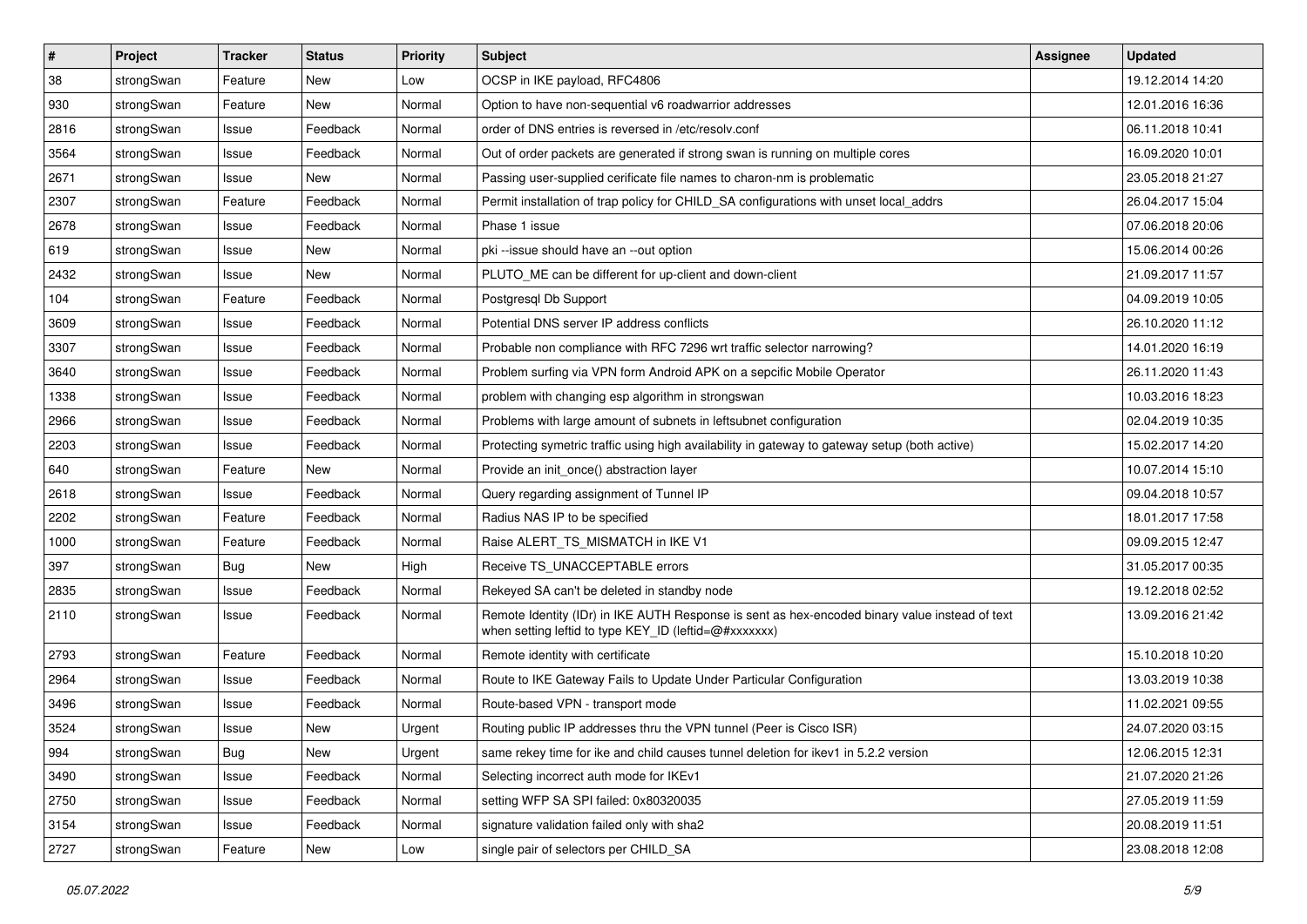| $\sharp$ | Project    | <b>Tracker</b> | <b>Status</b> | <b>Priority</b> | <b>Subject</b>                                                                                                     | <b>Assignee</b> | <b>Updated</b>   |
|----------|------------|----------------|---------------|-----------------|--------------------------------------------------------------------------------------------------------------------|-----------------|------------------|
| 3686     | strongSwan | Issue          | Feedback      | Normal          | Site to clients IPsec and private IP                                                                               |                 | 04.02.2021 11:11 |
| 2854     | strongSwan | Feature        | New           | Low             | Srongswan doesn't sending RADIUS Accounting-On/Off on start up / shutdown                                          |                 | 10.12.2018 10:19 |
| 3607     | strongSwan | Issue          | Feedback      | Normal          | statusall option reports transport established two or three times per IP at start-up                               |                 | 27.10.2020 16:48 |
| 3298     | strongSwan | Issue          | New           | Normal          | strategies to improve strongswan performance per single SA                                                         |                 | 23.12.2019 14:05 |
| 1068     | strongSwan | <b>Bug</b>     | Feedback      | Normal          | strongswan 5.3.2 and IKEv1 in transport mode causes NO_PROPOSAL_CHOSEN error                                       |                 | 26.01.2018 13:30 |
| 3643     | strongSwan | Issue          | Feedback      | Normal          | Strongswan and FRR NHRP                                                                                            |                 | 01.12.2020 10:55 |
| 2691     | strongSwan | Issue          | New           | Normal          | Strongswan and KSOFTIRQ cpu utilization                                                                            |                 | 26.06.2018 14:34 |
| 3162     | strongSwan | Feature        | Feedback      | Normal          | Strongswan Android support for default DNS suffixes (UNITY_DEF_DOMAIN flag)                                        |                 | 29.08.2019 10:29 |
| 3577     | strongSwan | Issue          | Feedback      | Normal          | StrongSwan Connection adding and deleting over network.                                                            |                 | 28.09.2020 15:13 |
| 1253     | strongSwan | Feature        | Feedback      | Normal          | Strongswan doesn't support CA bundles                                                                              |                 | 19.01.2016 11:23 |
| 3687     | strongSwan | Issue          | Feedback      | Normal          | Strongswan ipsec do not forward package to host                                                                    |                 | 02.02.2021 14:40 |
| 215      | strongSwan | Feature        | New           | Normal          | strongswan NetworkManager plugin: make the "normal" ipsec configuration usable                                     |                 | 12.08.2012 04:47 |
| 3576     | strongSwan | Issue          | Feedback      | Normal          | strongswan on openwrt virtual ip inside ipsec tunnel                                                               |                 | 25.09.2020 17:01 |
| 2726     | strongSwan | Issue          | Feedback      | Normal          | Strongswan selects wrong source IP                                                                                 |                 | 23.08.2018 13:38 |
| 3122     | strongSwan | Issue          | Feedback      | Normal          | Strongswan software iterupts                                                                                       |                 | 18.07.2019 02:27 |
| 162      | strongSwan | Feature        | Feedback      | Normal          | Submit ClusterIP patches mainline                                                                                  |                 | 14.12.2015 20:43 |
| 3651     | strongSwan | Feature        | New           | Normal          | Support for FC-SP-2                                                                                                |                 | 07.01.2021 20:04 |
| 2160     | strongSwan | Issue          | Feedback      | Normal          | support for opportunistic encryption                                                                               |                 | 06.05.2020 10:32 |
| 645      | strongSwan | Feature        | New           | Normal          | Support HeapAlloc() and friends in leak-detective                                                                  |                 | 10.07.2014 15:12 |
| 2095     | strongSwan | Feature        | Feedback      | Normal          | Support liveness check in Strongswan                                                                               |                 | 31.05.2017 00:56 |
| 3500     | strongSwan | Issue          | Feedback      | Normal          | swanctl --list-cert not listing all certs                                                                          |                 | 29.06.2020 15:25 |
| 3598     | strongSwan | Issue          | Feedback      | Normal          | swanctl on Windows: Support aborting execution                                                                     |                 | 19.10.2020 15:01 |
| 3630     | strongSwan | Issue          | Feedback      | Normal          | The certificate is loaded but not used.                                                                            |                 | 18.11.2020 10:29 |
| 3654     | strongSwan | Issue          | Feedback      | Normal          | The L2tp/ipsec tunnel interface will not be delete when the connect abnormal interrupt.                            |                 | 08.12.2020 12:24 |
| 1276     | strongSwan | Issue          | Feedback      | Normal          | Threading: ext-auth hook blocks any other connection attempt                                                       |                 | 27.01.2016 12:28 |
| 3268     | strongSwan | Issue          | Feedback      | Normal          | Traffic disruption -- policy-based VPN to AWS VPN service                                                          |                 | 15.11.2019 16:53 |
| 2446     | strongSwan | Issue          | Feedback      | Normal          | Traffic loss during IKE reauth despite make-before-break enabled                                                   |                 | 27.11.2017 17:12 |
| 2958     | strongSwan | Issue          | Feedback      | Normal          | Trap policies with unspecified remote IP covering multiple specific ports constantly produce new<br><b>IKE SAs</b> |                 | 11.03.2019 15:03 |
| 3575     | strongSwan | Issue          | Feedback      | Normal          | Tunnel of IPv6 Over IPv4 not accespting Jumbo Packets                                                              |                 | 23.09.2020 16:44 |
| 3592     | strongSwan | Issue          | Feedback      | Normal          | Tunnel reported as established but log show "found encrypted payload, but no transform set"                        |                 | 20.10.2020 10:37 |
| 2668     | strongSwan | Feature        | Feedback      | Normal          | UE shall include the DEVICE_IDENTITY Notify payload                                                                |                 | 22.05.2018 13:48 |
| 352      | strongSwan | Issue          | Feedback      | Normal          | unable to allocate SPIs from kernel when running 32 bit binaries on 64 bit Linux                                   |                 | 17.04.2018 14:59 |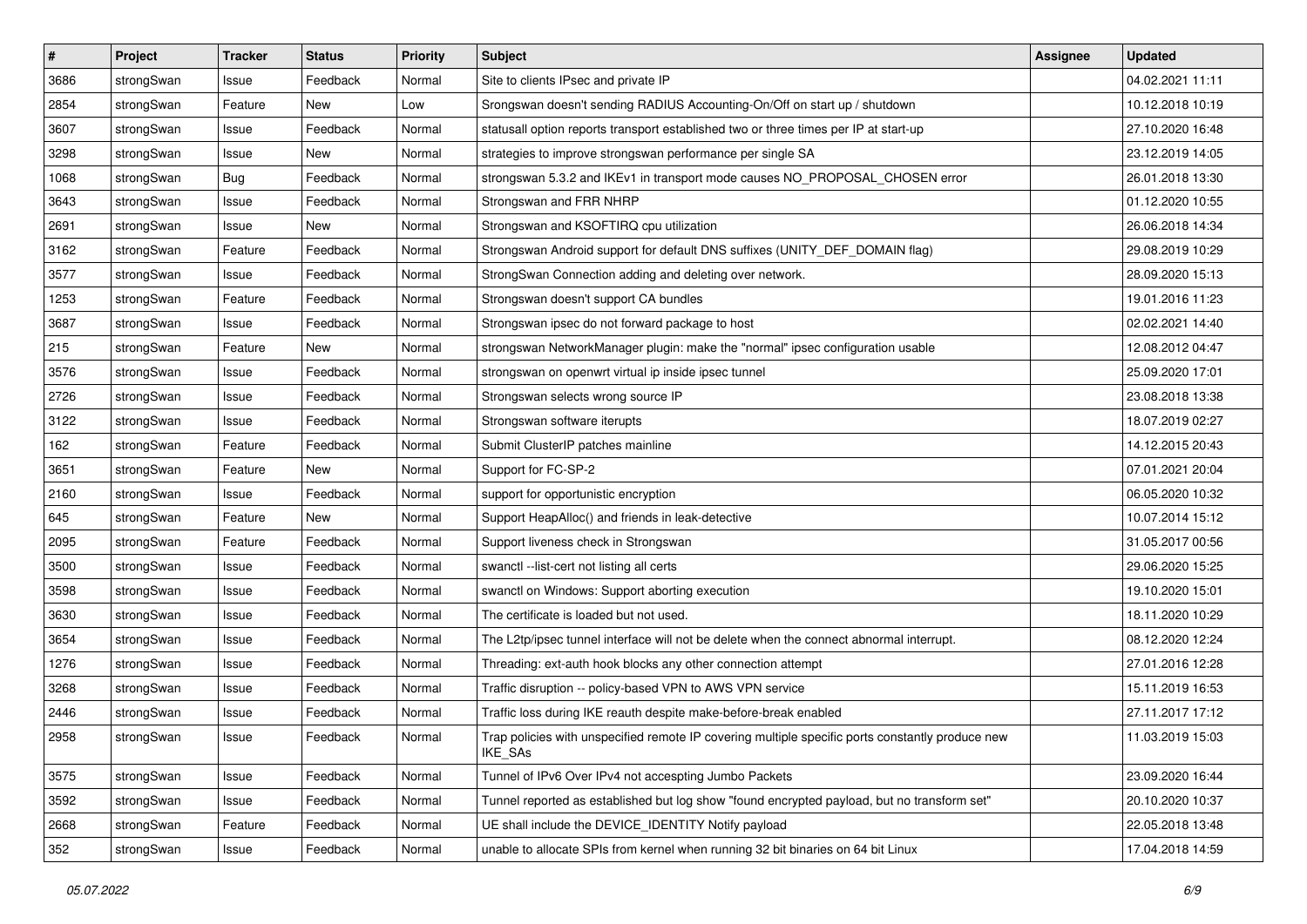| $\vert$ # | Project    | <b>Tracker</b> | <b>Status</b> | Priority | <b>Subject</b>                                                                                               | <b>Assignee</b>    | <b>Updated</b>   |
|-----------|------------|----------------|---------------|----------|--------------------------------------------------------------------------------------------------------------|--------------------|------------------|
| 2273      | strongSwan | <b>Bug</b>     | Feedback      | Normal   | Unable to install strongswan client helper on OSX El Capitan                                                 |                    | 10.03.2017 15:34 |
| 3611      | strongSwan | Issue          | Feedback      | Normal   | Unable to Send Traffic Using NAT on EC2 Instance                                                             |                    | 27.10.2020 16:35 |
| 3662      | strongSwan | Issue          | Feedback      | Normal   | unamed session                                                                                               |                    | 04.01.2021 11:32 |
| 3366      | strongSwan | Issue          | Feedback      | Normal   | Uninstall "any" trap policy if start_action=trap with virtual IPs is used                                    |                    | 13.03.2020 14:57 |
| 3326      | strongSwan | Issue          | <b>New</b>    | Normal   | update custom routing table (table 220 by default) with new routes if new networks and routes<br>appear      |                    | 10.02.2020 12:01 |
| 2459      | strongSwan | Issue          | <b>New</b>    | High     | updown script deleted firewall rules at down-client in make-before-break responder side                      |                    | 05.11.2017 19:13 |
| 3534      | strongSwan | Issue          | <b>New</b>    | Urgent   | use of strongswan, ipvlan L2 and kernel ipsec                                                                |                    | 04.08.2020 20:59 |
| 3618      | strongSwan | Issue          | Feedback      | Normal   | Use side-band to configure strongswan's                                                                      |                    | 09.11.2020 10:38 |
| 3457      | strongSwan | Feature        | New           | Low      | user-friendly pkcs11 certificate selection                                                                   |                    | 22.05.2020 12:52 |
| 1334      | strongSwan | Issue          | Feedback      | Normal   | Version 5.3.5, duplicated tunnel aftr IKE_SA rekeyed                                                         |                    | 10.03.2016 11:06 |
| 3285      | strongSwan | <b>Bug</b>     | Feedback      | Normal   | Virtual IPs on FreeBSD cannot set IPv6 addresses                                                             |                    | 02.11.2021 11:04 |
| 3568      | strongSwan | Issue          | Feedback      | Normal   | vpn connection is unstable                                                                                   |                    | 23.09.2020 16:28 |
| 2411      | strongSwan | Issue          | Feedback      | Normal   | VPN server name resolution is done via overlay DNS server upon IKE disconnect                                |                    | 22.08.2017 10:42 |
| 3588      | strongSwan | Issue          | Feedback      | Normal   | VPN setup over 4G                                                                                            |                    | 08.10.2020 14:13 |
| 3536      | strongSwan | Issue          | Feedback      | Normal   | When Create multiple tunnels restart ipsec service will establish fail.                                      |                    | 03.09.2020 13:58 |
| 3400      | strongSwan | Issue          | Feedback      | Normal   | Windows 10 IKEv2 rekeying fails                                                                              |                    | 16.04.2020 17:08 |
| 3072      | strongSwan | Issue          | Feedback      | Normal   | Windows 10: setting WFP SA SPI fails with error 0x80320014                                                   |                    | 29.05.2019 14:34 |
| 3671      | strongSwan | Issue          | Feedback      | Normal   | Windows client failed with 13843 against Strongswan via SQL backend                                          |                    | 13.01.2021 14:43 |
| 642       | strongSwan | Feature        | New           | Normal   | Windows Named Pipe stream and service                                                                        |                    | 10.07.2014 15:11 |
| 628       | strongSwan | Issue          | New           | Normal   | Windows Phone 8.1 - Certificate Pattern Matching                                                             |                    | 30.06.2014 14:06 |
| 3616      | strongSwan | Issue          | Feedback      | Normal   | With Strongswan 5.7.2, unique=never not allowing multiple clients to establish tunnels with same<br>identity |                    | 05.11.2020 12:32 |
| 1271      | strongSwan | Issue          | <b>New</b>    | Normal   | X.509 UTF-8 support                                                                                          |                    | 17.01.2016 14:39 |
| 542       | strongSwan | Issue          | Feedback      | Normal   | Nesting tunnels                                                                                              | Andreas<br>Steffen | 07.03.2014 09:22 |
| 406       | strongSwan | Feature        | Feedback      | Low      | TNC: Speeding up the Attestation process                                                                     | Andreas<br>Steffen | 10.09.2013 14:00 |
| 404       | strongSwan | Issue          | Feedback      | Normal   | TNC: Update HowTos and implement some compilation flag checking                                              | Andreas<br>Steffen | 10.09.2013 13:58 |
| 2493      | strongSwan | Issue          | Feedback      | Normal   | Pkcs11 Plugin Returns w/Bogus Return Code                                                                    | Jordan Hrycaj      | 12.12.2017 15:58 |
| 2494      | strongSwan | Issue          | Feedback      | Normal   | Problems With 64bit Slot IDs With Pkcs11 Plugin                                                              | Jordan Hrycaj      | 12.12.2017 16:03 |
| 960       | strongSwan | Feature        | Feedback      | Normal   | Raise ALERT_PROPOSAL_MISMATCH_IKE in IKE V1                                                                  | Martin Willi       | 30.08.2017 09:05 |
| 129       | strongSwan | Feature        | Assigned      | Normal   | Relations between ike/child/peer cfg                                                                         | Martin Willi       | 06.02.2012 10:50 |
| 456       | strongSwan | Bug            | Feedback      | Normal   | StrongSwan client for OS X crashes                                                                           | Martin Willi       | 21.03.2014 12:16 |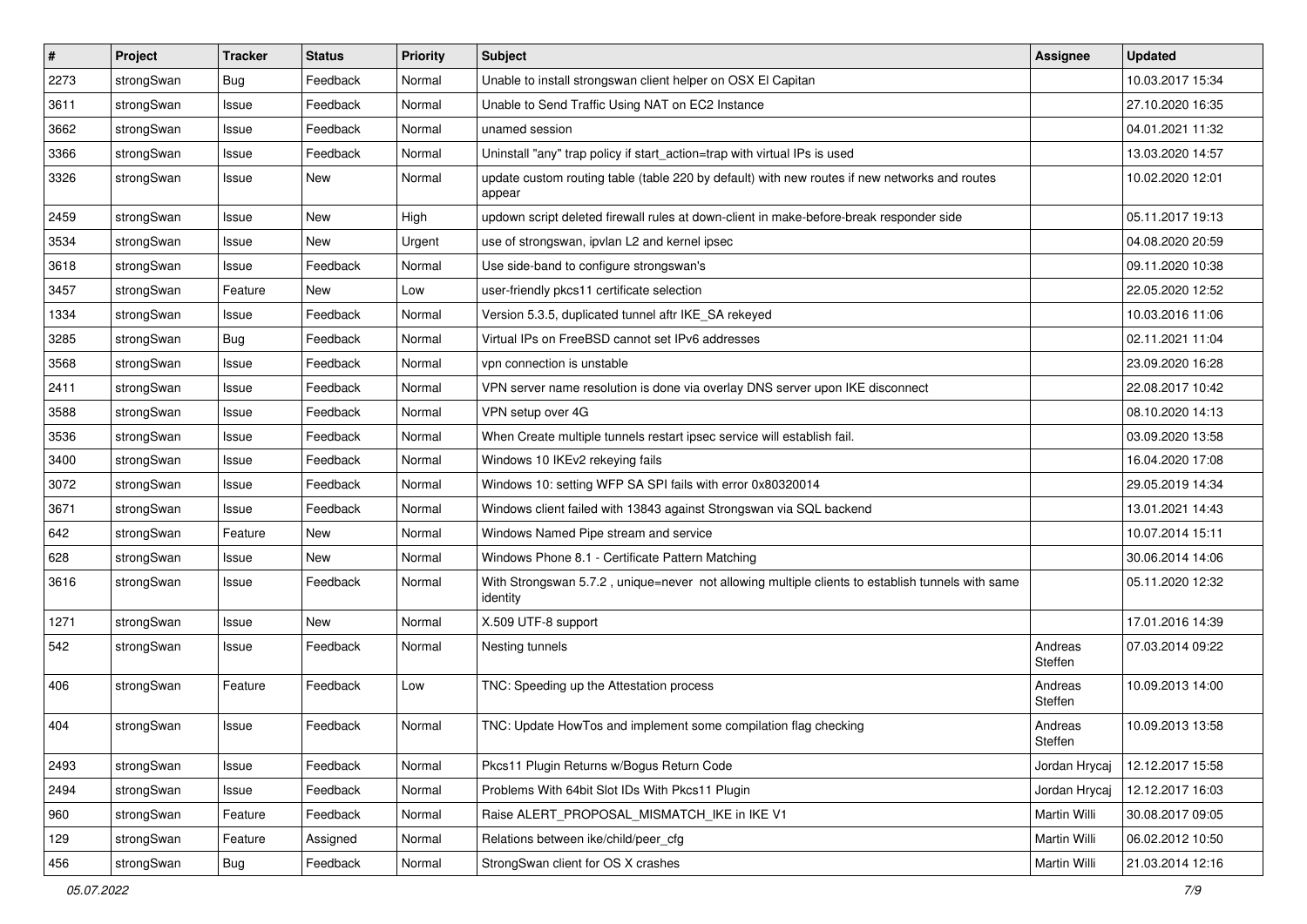| $\#$ | Project    | Tracker | <b>Status</b> | Priority | Subject                                                                             | <b>Assignee</b>          | <b>Updated</b>   |
|------|------------|---------|---------------|----------|-------------------------------------------------------------------------------------|--------------------------|------------------|
| 1165 | strongSwan | Issue   | New           | Normal   | StrongSwan Virtual Ip problem                                                       | Martin Willi             | 19.10.2015 23:59 |
| 3606 | strongSwan | Issue   | Feedback      | Normal   | Using ipsec tunnel from "foreign" subnet                                            | Noel Kuntze              | 26.10.2020 12:23 |
| 3626 | strongSwan | Issue   | Feedback      | Low      | "Always On VPN" not available in Fire TV 4k                                         | Tobias<br><b>Brunner</b> | 11.11.2020 12:41 |
| 420  | strongSwan | Feature | Feedback      | Normal   | Add more of the verbs that were supported by pluto to the updown plugin             | Tobias<br><b>Brunner</b> | 11.10.2013 07:56 |
| 3341 | strongSwan | Bug     | Feedback      | Normal   | Application Icon missing on firestick 4K                                            | Tobias<br><b>Brunner</b> | 20.02.2020 09:31 |
| 243  | strongSwan | Feature | Feedback      | Normal   | Configure routing table in peer                                                     | Tobias<br><b>Brunner</b> | 23.05.2013 20:03 |
| 3668 | strongSwan | Issue   | Feedback      | Normal   | Configuring the strongSwan Helm chart on openshift                                  | Tobias<br><b>Brunner</b> | 07.01.2021 16:33 |
| 2392 | strongSwan | Feature | Feedback      | Low      | enable eap-ttls in Android client                                                   | Tobias<br><b>Brunner</b> | 04.07.2018 19:48 |
| 3594 | strongSwan | Issue   | Feedback      | Normal   | How to see the traffic at ESP in UDP SPIs and forwarding rule                       | Tobias<br><b>Brunner</b> | 15.10.2020 13:57 |
| 3680 | strongSwan | Issue   | Feedback      | Normal   | How to unload a paritcular certificate from strongswan.                             | Tobias<br><b>Brunner</b> | 27.01.2021 09:28 |
| 3673 | strongSwan | Issue   | Feedback      | Normal   | IKEv2/IPSec MSCHAPv2 fails on Android 11 (API 30).                                  | Tobias<br><b>Brunner</b> | 17.01.2021 07:25 |
| 3291 | strongSwan | Issue   | Feedback      | Normal   | IPSec IKEv2 Client to VPN service 2                                                 | Tobias<br><b>Brunner</b> | 16.08.2020 12:58 |
| 3620 | strongSwan | Issue   | Feedback      | Normal   | L2TP/IPSEC ipsec.conf setting                                                       | Tobias<br><b>Brunner</b> | 12.11.2020 10:14 |
| 359  | strongSwan | Issue   | Feedback      | Normal   | <b>Mediation Server Connection</b>                                                  | Tobias<br><b>Brunner</b> | 16.07.2013 16:25 |
| 552  | strongSwan | Issue   | Feedback      | Normal   | move pki tool to ipsecdir                                                           | Tobias<br>Brunner        | 14.04.2014 13:52 |
| 482  | strongSwan | Issue   | Feedback      | Normal   | NAT-NAT connection                                                                  | Tobias<br>Brunner        | 09.10.2014 12:37 |
| 302  | strongSwan | Bug     | Feedback      | Normal   | No matching outbound IPsec policy                                                   | Tobias<br><b>Brunner</b> | 01.03.2013 12:19 |
| 309  | strongSwan | Feature | Feedback      | Normal   | Problem with Network Aliases for charon.interfaces_ignore and charon.interfaces_use | Tobias<br><b>Brunner</b> | 21.03.2013 19:32 |
| 3560 | strongSwan | Issue   | Feedback      | Normal   | PSK tunnel working - Cert fails with fragmention errors                             | Tobias<br><b>Brunner</b> | 11.09.2020 14:15 |
| 193  | strongSwan | Bug     | Assigned      | High     | Race condition between acquire jobs and Mobike update while switching WLANs         | Tobias<br><b>Brunner</b> | 16.05.2012 12:18 |
| 3584 | strongSwan | Issue   | Feedback      | Normal   | Separate ipsec.conf file per conn and separate ipsec.secrets file per conn          | Tobias<br><b>Brunner</b> | 30.09.2020 17:06 |